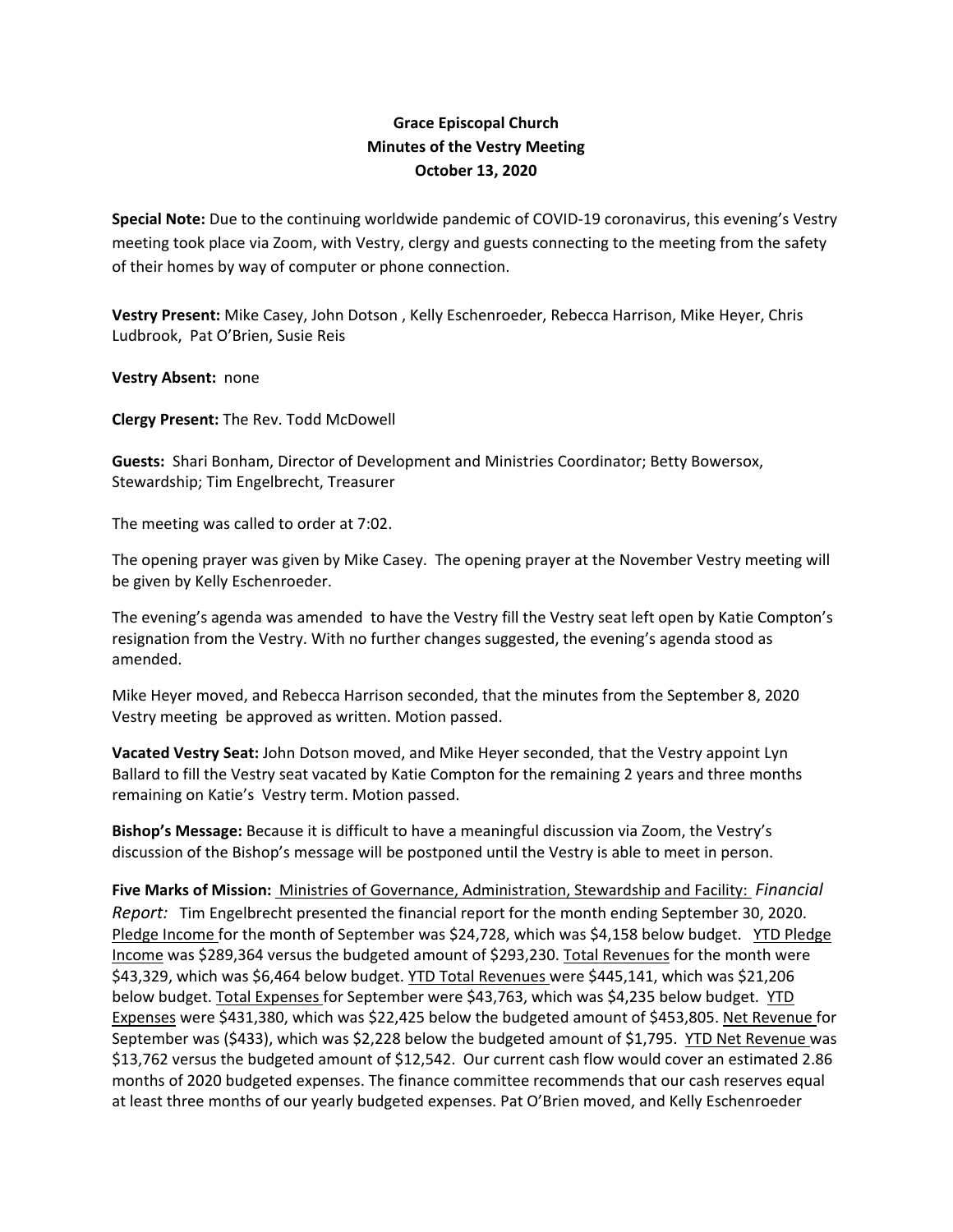seconded, that the financial report for the month ending September 30, 2020 be received. Motion passed.

Tim extended his appreciation to parishioners who have kept up to date with their pledge payments.

*Our Journey Continues:* Tim provided the Vestry with an update on the capital campaign. As of September 30, \$398,651.77 has been received. Funds collected are distributed quarterly to the appropriate accounts. Tim noted that the lighting fund has been fully funded. Per the request made by the Finance Committee, Chris Ludbrook moved, and Rebecca Harrison seconded, that the Vestry approve distributing capital campaign funds received in the third quarter of 2020 as follows: \$2,784.17 to Legacy Outreach, \$2,784.17 to Debt Repayment, and \$19,489.17 to Legacy Building and Grounds. Motion passed.

*Finance Committee Meeting:* Tim reported that the Finance Committee met on October 8. Among the many topics discussed were the revised 2020 budget, the 2020 Stewardship drive, pension waivers, and the loan forgiveness for the Paycheck Protection Plan loan. Tim feels confident that the Paycheck Protection Plan loan will be forgiven, but legislators are still working out the details.

*2020 Revised Year End Projections:* The Finance Committee made some modifications to the year end projections based on the financials dated September 30. Tim feels that the cost of the new A/C compressor and the new video streaming system will be covered through cuts on the expense side , the PPP loan forgiveness, a donation towards the cost of the new streaming system, and a grant from the Diocese of \$2,500.00 for the streaming system.

Tim noted that there is uncertainty about the state of the economy for 2021, and possibly even more concern for 2022.

*Miscellaneous Designated Transfers:* Mike Heyer moved, and John Dotson seconded, that the following funds be transferred from the Miscellaneous Designated Account to the following Legacy Fund accounts: \$30.00 to Legacy Fund – Children and Youth; \$1,000.00 to Legacy – Columbarium; and \$50.00 to Legacy – Undesignated. Motion passed.

*Dr. Herweg Legacy Gift:* Former Grace parishioners John and Dorothy Herweg bequeathed \$93,000.00 to the Legacy – Children and Youth fund. Dr. Herweg passed away in April, 2018, and Dorothy Herweg passed away in April 2019. Tim Engelbrecht will file the paperwork to receive the bequest.

*Financial Reporting:* In an effort to streamline reporting to the Vestry, Tim announced that he will give a full financial report at the Vestry meeting following the end of each fiscal quarter, and will give a summary report in the remaining months. A full report will be available monthly if Vestry members wish to see it.

*Stewardship:* Stewardship chair Betty Bowersox reported that she will be using the "Faith Filled Generosity" program developed by the Episcopal Network for Stewardship. Parishioners will be invited to join small groups of 12 or fewer people, which will meet for three, one hour sessions. The sessions will follow the "Faith Filled Generosity" program. Betty asked for Vestry volunteers to serve as small group facilitators. Chris Ludbrook, Pat O'Brien, Mike Heyer and John Dotson volunteered. The pledge in‐ gathering is scheduled for November 22.

Father Todd extended thanks to Betty, who has spent a great deal of time attending webinars regarding stewardship campaigns in the time of COVID.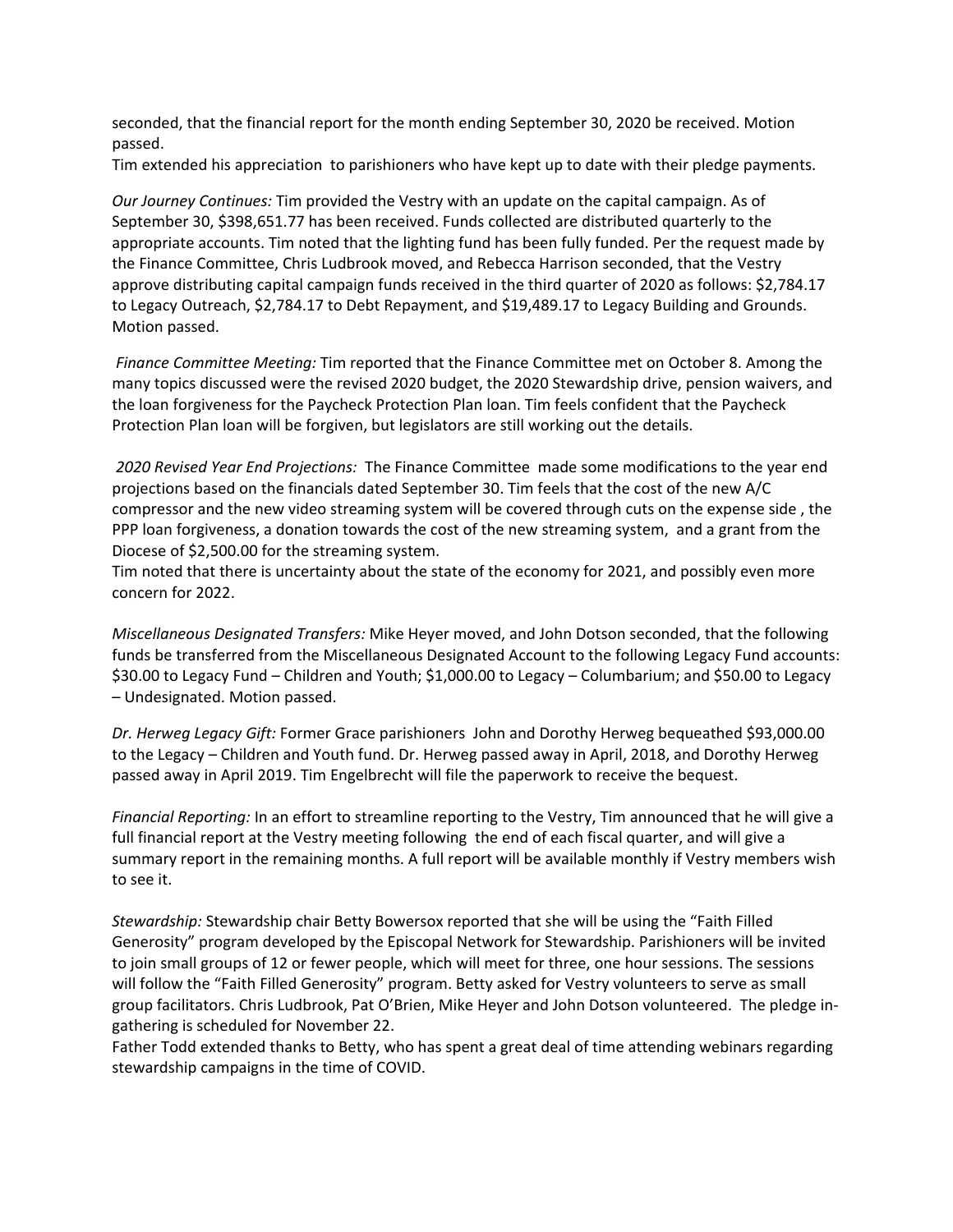Proclaim the Good News: *Worship, Music:* Father Todd has been in discussion with Shari Bonham and Philip Brunswick, as well as colleagues from across the country, about how to improve church services that are being streamed. The new streaming equipment should help.

Teach, Baptize and Nurture New Believers: *Invite, Welcome, Connect* : Shari Bonham reported that she spoke with Invite, Welcome, Connect founder Mary Parmer about what changes can be made to improve how the program is being implemented.

Respond to Human Need, Seek to Transform Unjust Structures: *Outreach Programs, Activities:* Father Todd reported that Horizons (formerly known as SPROG) is celebrating its 50th anniversary. It was noted that Grace Church has been a strong supporter of SPROG since its inception. A virtual celebration will be held on October 22. Board member Andy Miller purchased a silver membership in the name of Grace Church, as well as a "table" of twelve for dinner. Vestry members were invited to attend the virtual celebration, which includes a meal available for curbside pickup on October 22.

**Junior Warden Report**: Junior Warden Rebecca Harrison reported that the outside water has been turned off. She expressed thanks to parishioners who have been tending the garden beds. Not only have the gardeners saved the church money, they have also helped beautify the grounds. Rebecca noted that leaves can be blown out of flower beds into the grass, which will be mowed over by the grass cutting crew.

Grace received a \$2,500.00 grant from the diocese for the new streaming equipment. The new equipment has arrived, and should be installed within the next week. Software installation and training will take place after installation is complete.

**Senior Warden Report:** *Personal Calls:* Senior Warden Mike Heyer reminded Vestry members to make contact with parishioners if they have not done so already.

*Vestry Nominations:* Mike asked Vestry members to give him names of potential Vestry candidates. *Quarterly statements:* Mike has drafted a letter to accompany the third quarter pledge statements. Upon approval of the letter by Fr. Todd, the statements will be mailed.

**Report of the Rector:** *Next Meeting:* Father Todd let the Vestry know that the November Vestry meeting will take place via Zoom.

*Worship during pandemic:* Fr. Todd noted that it takes a long time to upload the Sunday service to the church website. Shari is working on getting the service uploaded to Facebook and YouTube. Chris Ludbrook noted that church school has been working on special projects. About 25 children and parents help distribute food collection bags for the Hands on Kirkwood food drive. Pizza, Pumpkins and Prayers is scheduled for October 24, and will be held outdoors. The church school committee is working on a one room schoolhouse concept in Albright Hall in an effort to get the children together in person. *STG:* In order to efficiently stream church services, special equipment is needed to partition the church's current bandwidth, so that streaming can be done on a separate network that is not affected by parishioners' phone internet connections. STG (Strategic Technology Group) can install the necessary equipment for \$3,055.00. The finance committee suggests building the cost into the price of the streaming equipment project, raising the total from \$27,000.00 to \$30,000.00. It is the hope of the finance committee that the project can be funded out of Net Income. Any shortfall could be taken from the Legacy Fund. Pat O'Brien moved, and John Dotson seconded, that the Vestry approve the proposal from STG for an equipment upgrade that will allow for a separate network for streaming, at a cost of \$3,055.00. Motion passed.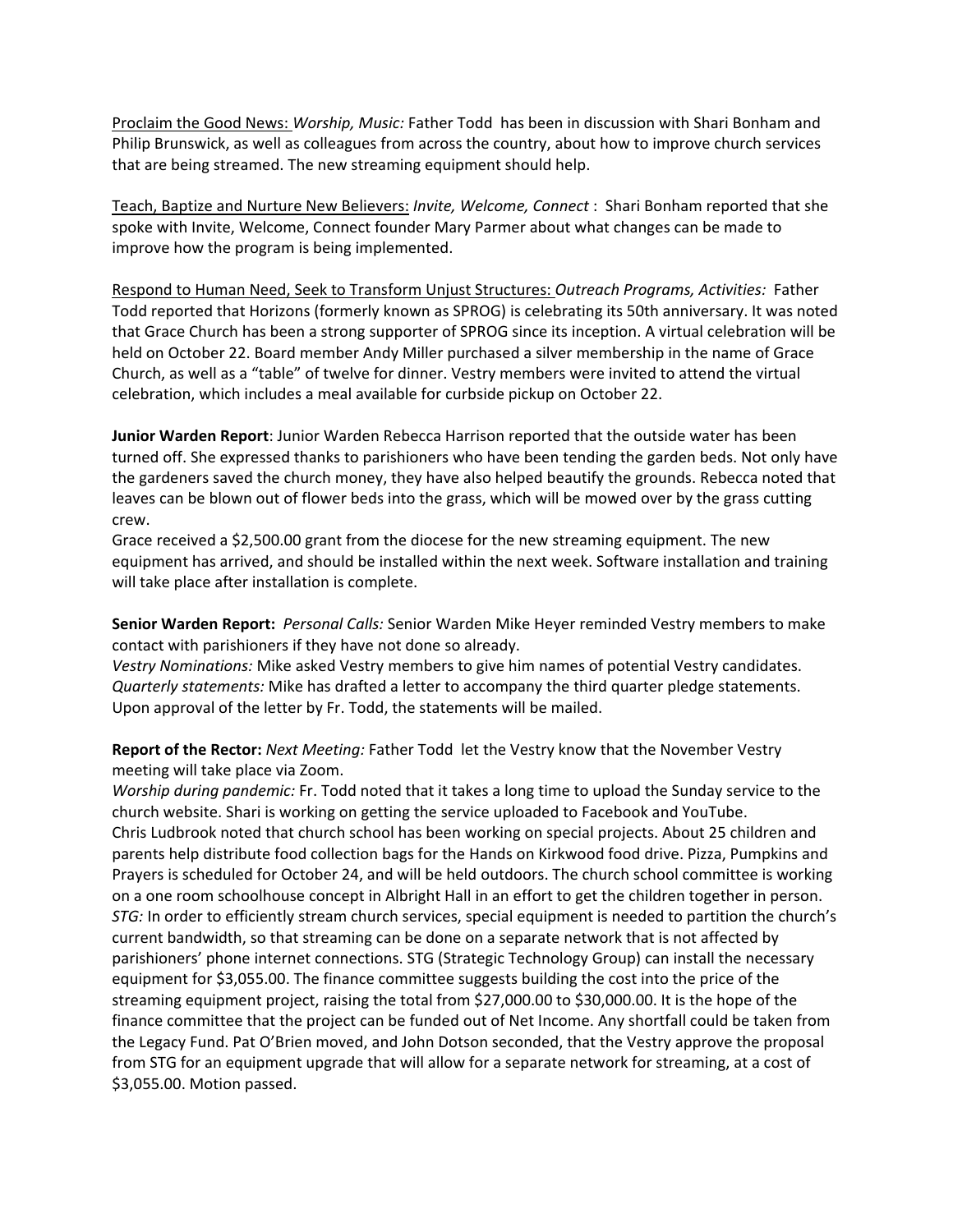*Honey Bee's:* Mike and Meredith (Gibbons) Shadwick have been using the kitchen at Grace for their biscuits and gravy business. Father Todd noted that they are in the process of completing the tasks deemed necessary by the St Louis County Department of Health to bring the kitchen up to code for a commercial kitchen. Father Todd is hopeful that the kitchen will be able to be rented out to others who are in need of commercial kitchen space for their small businesses.

*Annual Meeting:* The annual meeting will be held on January 24. The annual report will be distributed electronically. Reports will be mailed to those without internet access.

The evenings meeting concluded with a reading of Compline.

Mike Heyer moved and Pat O'Brien seconded that the meeting adjourn. Motion passed.

Meeting adjourned at 9:05.

Respectfully submitted

Sue Nixon Secretary of the Vestry